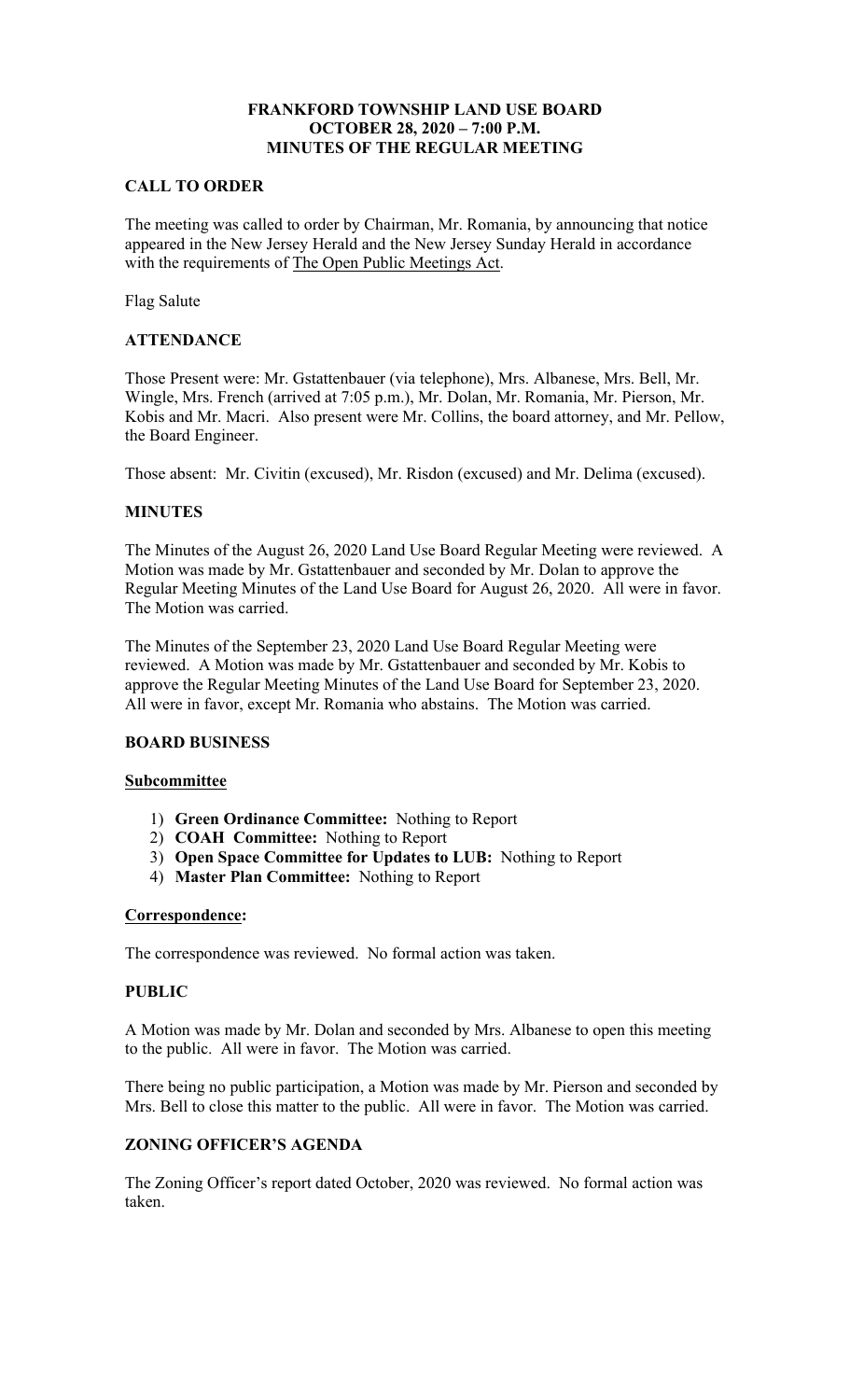# **Frankford Township Land Use Board October 28, 2020 Minutes Page 2 of 7**

#### **RESOLUTIONS**

## **Heather Mabie – Wacker's Great Outdoors, LLC – LUB 20-04- Block 27, Lot 3 – 1 Dickerson Road – "C" Variance – Conditional Use (30-1027):**

The Resolution was reviewed. A Motion was made by Mr. Dolan and seconded by Mrs. Albanese to approve the Resolution for the denial of a "D" Variance and approval of the "C" Variance for a Conditional Use. Roll Call:

YES: 7 Gstattenbauer, Albanese, Bell, French, Dolan, Pierson, Kobis

NO: 0

ABSTAIN: 0

The Motion was carried.

# **Establish Standard Protocols For Remote Public Meetings Held During A Governor-declared Emergency**:

Mr. Collins indicated that the DCA has adopted some emergency regulations which are called the more standard procedures throughout the state for remote meetings if you were to have them in future. One of the requirements is to adopt a Resolution and protocols that are set forth in the Resolution if you were to have a remote meeting.

The Resolution was reviewed. A Motion was made by Mr. Dolan and seconded by Mr. Kobis approve the Resolution to Establish Standard Protocols for Remote Public Meetings Held During a Governor-Declared Emergency, a copy of which is attached hereto and made a part hereof as Exhibit "A". Roll Call:

YES: 10 Gstattenbauer, Albanese, Bell, Wingle, French, Dolan, Romania, Pierson, Kobis, Macri

NO: 0

ABSTAIN: 0

The Motion was carried.

# **CARRIED APPLICATIONS**

# **Lars and Kimberly Hawley – LUB 20-06 – Block 130, Lot 13 – 19 Upper North Shore Road – Interpretation and/or "D" Variance:**

 to the November 23, 2020 Land Use Board meeting without further notice. Mr. Haggerty Use Board. A letter was received from the applicant's attorney requesting that this matter be carried indicated that the applicant extends the time frame for action by the Land Use Board until the end of November. The Matter was carried to the November 23, 2020 by the Land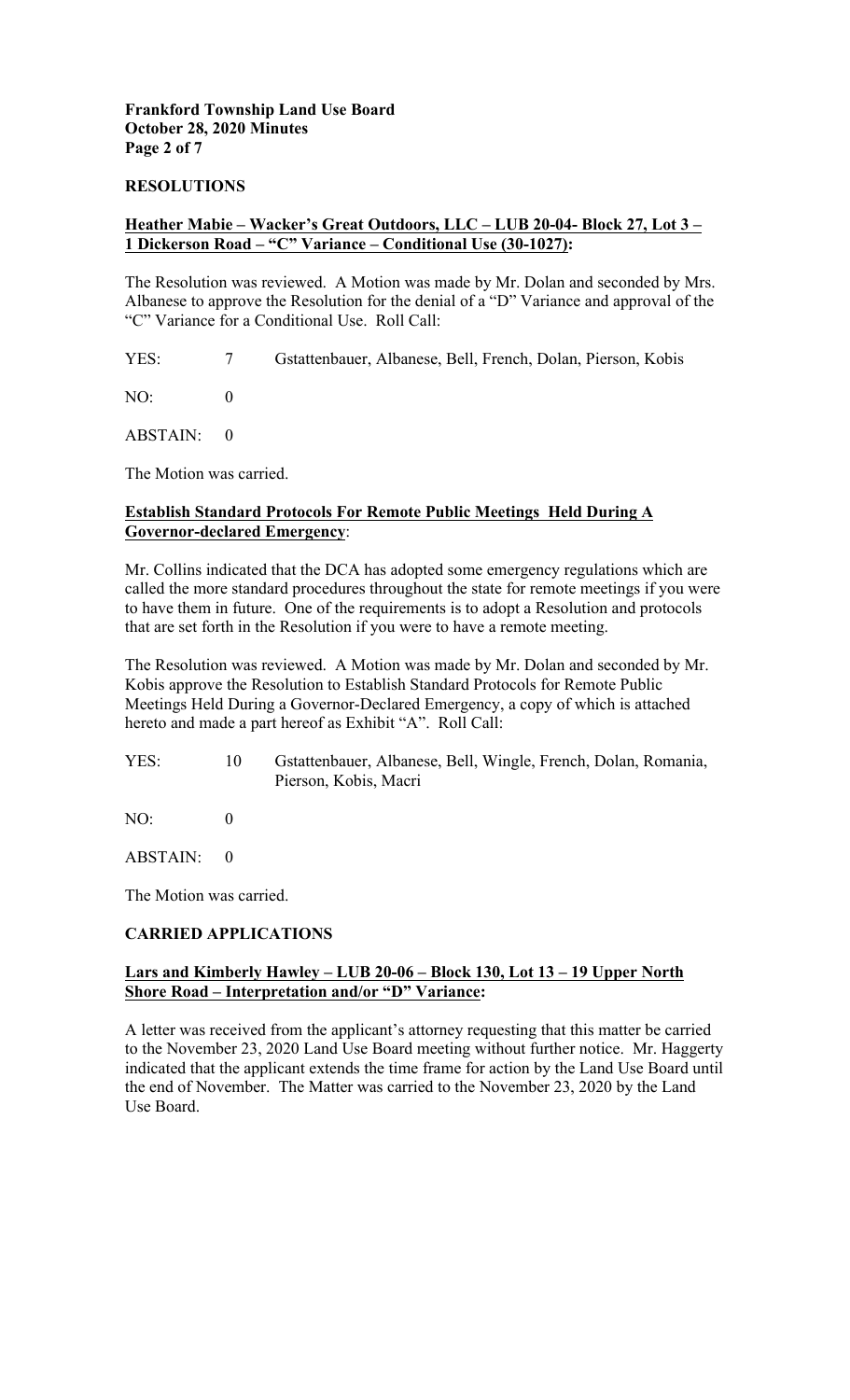**Frankford Township Land Use Board October 28, 2020 Minutes Page 3 of 7** 

#### **NEW BUSINESS**

#### **Michael and Margaret Costello – LUB 20-11- Block 164, Lot 10 – 68 Myrtle Avenue – "C" & "D" Variances:**

Appearing before the board was the applicant's attorney, William Haggerty. Mr. Collins indicated that the notice was sufficient and the application can be heard. Mr. Haggerty requested that the application be carried without further notice to the November 23, 2020 Land Use Board meeting. Mr. Haggerty further indicated that the applicant extends the time frame for action by the Land Use Board until the end of November. The board agreed to carry this matter without further notice to the November 23, 2020 meeting.

#### **Walter and Debbie Grote – LUB 20-10 – Block 170, Lots 5 & 6 – 65-67 Lakeview Point Avenue – "C" & "D" Variance:**

Appearing before the board was the applicant, Walter Grote, and his attorney, William Haggerty. Mr. Grote was sworn in by the board attorney.

Mr. Haggerty indicated that this an application for a Floor Area Ratio (FAR) Variance and a setback variance for a rear yard setback. It is a relatively small addition for a relatively small home. Currently the home is 891 SF to be increased to 1,186 SF. The house will remain a two (2) bedroom home.

Mr. Pellow reviewed his report dated August 19, 2020 last revised October 12, 2020 as to completeness:

ITEM 3: Certification of taxes, liens, and assessments paid. It was noted that the taxes have been paid.

ITEM 7: Compliance with legal notice requirements. Mr. Collins indicated that the notice was sufficient.

 ITEM 11: A recent photograph of the property. Mr. Pellow indicated that numerous photographs have been submitted.

ITEM 42: Building Envelope. To be shown on Sheet 3 of 3. Mr. Pellow indicated that this still has not been shown.

ITEM 78: Graphic/written description of area surrounding the site so the prevailing zoning and actual uses in the area are clear. This needs to be submitted.

A Motion was made by Mr. Wingle and seconded by Mr. Macri to deem the application complete. All were in favor. The Motion was carried.

Mr. Pellow continued to review his report:

Paragraph 1: The applicant is proposing to construct a second floor loft area over a portion of the existing dwelling footprint and extension to the chimney.

 Paragraph 2: The following Floor Area Ratio (FAR) variance is needed: FAR permitted is 18% or 1,113 SF; existing is 14.14% or 891 SF; and proposed is 19.18% or 1,186 SF.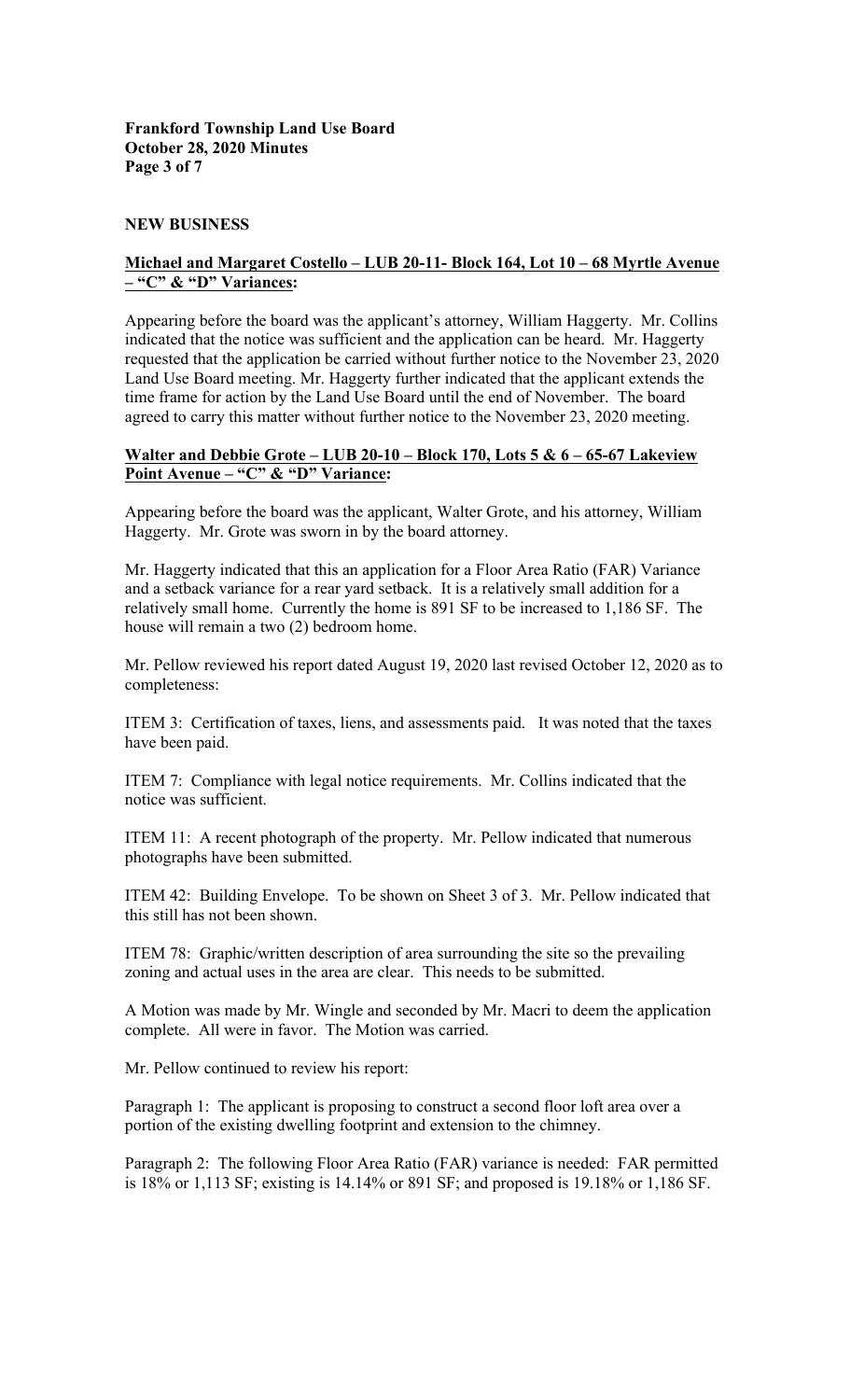# **Frankford Township Land Use Board October 28, 2020 Minutes Page 4 of 7**

#### **NEW APPLICATIONS CONT.**

## **Walter and Debbie Grote – LUB 20-10 – Block 170, Lots 5 & 6 – 65-67 Lakeview Point Avenue – "C" & "D" Variances cont.:**

Paragraph 3: The following are existing, non-conforming conditions: (a) Lot Size: 7,500 SF to 20,000 SF required and 6,183 SF exists; (b) Minimum Lot Depth: 150 ft. required and 75 feet exists; (c) Front Yard Setback: 35 ft. required and 257 ft. exists; (d) Minimum Rear Yard setback: 50 ft. required and 21.2 ft. exists.

Paragraph 4: The following "C" Variances are needed: (a) Lot Size: 7,500 SF to 20,000 SF required and 6,183 SF exists; (b) Minimum Lot Depth: 150 ft. required and 75 feet exists; (c) Front Yard Setback: 35 ft. required and 257 ft. exists; (d) Minimum Rear Yard Setback: 50 ft. required and 21.2 ft. exists.

Paragraph 6: The well is on Lot 6, Block 170 and is shared with Lot 5, Block 170 – should be in the deeds for both lots. The applicant agreed.

adjoining owners lists on Sheet 1 of 3. How many vehicles can park on the driveway? Paragraph 7: A driveway easement is needed for the shared drive for Lots 5 and 6, Block 170. I believe Lot 6, Block 170 is owned by the Applicant, but it doesn't show up on the Mr. Grote indicated that 3 vehicles can park on the driveway. Mr. Haggerty agreed to prepare a driveway easement for the common driveway.

Paragraph 8: The FAR for Lot 6, Block 170 is not shown in comparison of home. Mr. Pellow indicated that this was submitted.

Paragraph 9: Lot 7.01, block 170 is shown vacant in comparison of homes, but a dwelling exists. Mr. Pellow indicated that the property record card has been submitted.

Paragraph 10: This is a very small lot compared to all of the others within 200 feet.

Paragraph 11: The house has two (2) bedrooms, and the Board needs to know how many bedrooms the septic system was designed for. Will there be a bedroom in the loft? Mr. Haggerty indicated that there will not be a bedroom in the loft. He further indicated that this is a 2 bedroom home with a 2 bedroom septic and it will remain a 2 bedroom home.

 Paragraph 12: The architect to explain all renovations for the existing dwelling, new siding. Mr. Haggerty indicated that this is for construction of a loft. They will be siding and colors, and how the chimney will be lengthened. There appears to be a lot of renovations on the first floor. Mr. Grote indicated that the siding will match the existing removing the existing spiral staircase and install new stairs to the loft. This loft is for storage.

A Motion was made by Mrs. Albanese and seconded by Mr. Wingle to open this matter to the public. All were in favor. The Motion was carried.

There being no public participation, a Motion was made by Mr. Dolan and seconded by Mr. Wingle to close this matter to the public. All were in favor. The Motion was carried.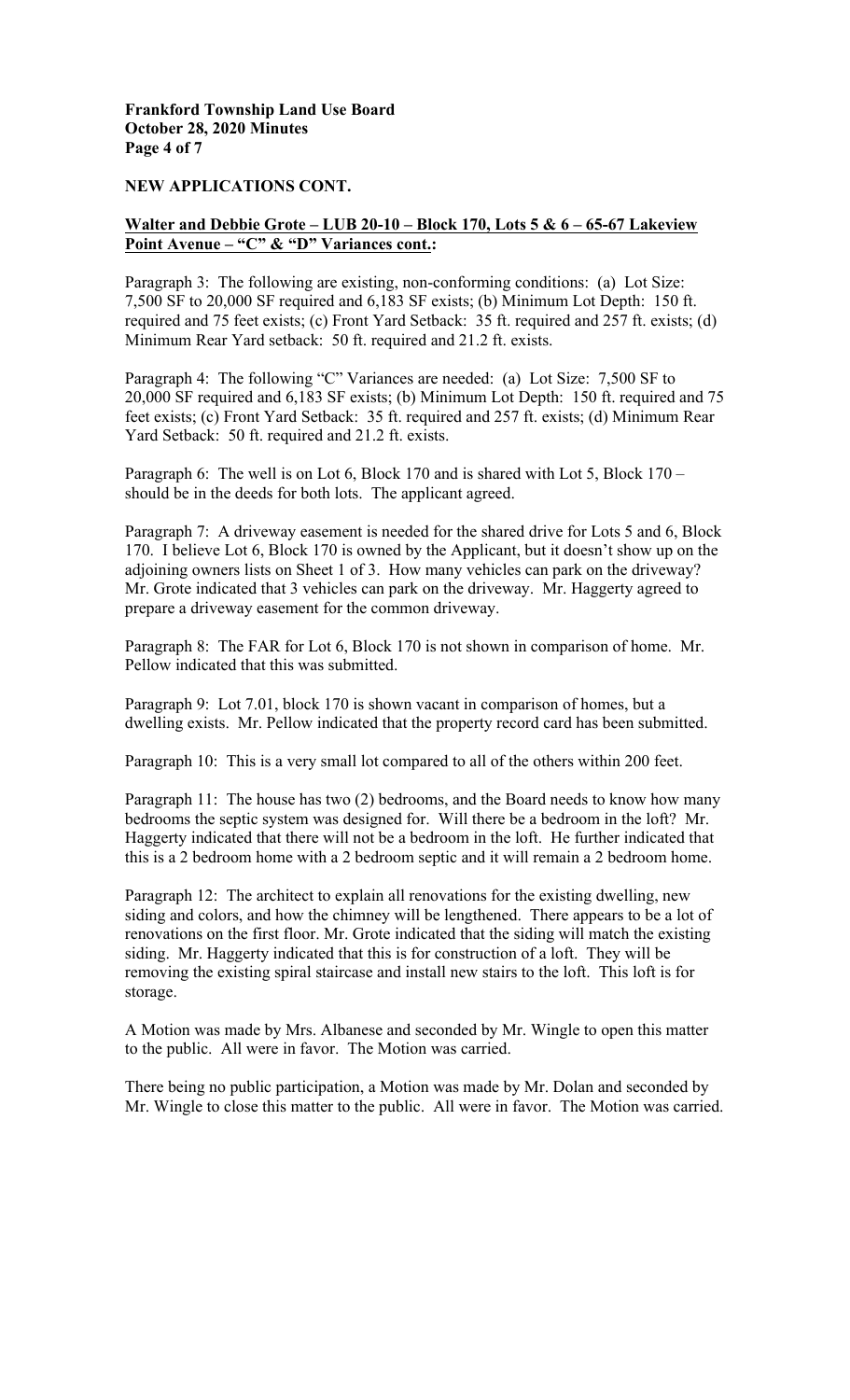# **Frankford Township Land Use Board October 28, 2020 Minutes Page 5 of 7**

#### **NEW APPLICATIONS CONT.**

#### **Walter and Debbie Grote – LUB 20-10 – Block 170, Lots 5 & 6 – 65-67 Lakeview Point Avenue – "C" & "D" Variances cont.:**

 lots and the common driveway shall be shared and maintained by both owners. Roll Call: A Motion was made by Mr. Dolan and seconded by Mr. Pierson to approve the "C"  $\&$ "D" Variance Request of the applicant with the conditions of Mr. Pellow's report, effective this evening. Also, the color of the addition shall match the existing house and the applicant to prepare and record a deed to confirm that the well may be used by both

YES: 10 Gstattenbauer, Albanese, Bell, Wingle, French, Dolan, Romania, Pierson, Kobis, Macri

NO: 0

ABSTAIN: 0

The Motion was carried.

# **Our Lady Queen of Peace – LUB 20-12 – Block 19, Lot 1 – 209 US Highway Route 206 – "D" Variance:**

Mrs. Albanese stepped down from this application.

 Queen of Peace and the applicant's attorney, William Haggerty. Father Tangorra was Appearing before the board was Father Philip Michael Tangorra on behalf of Our Lady sworn in by the board attorney.

Mr. Pellow reviewed his report dated October 26, 2020 as to completeness:

ITEM 7: Compliance with legal notice. Mr. Collins indicated that the notice was sufficient.

ITEM 17: Sheet Size, 24 x 36. Need a waiver.

ITEM 32: Properties within 200 feet, lot and block number and owner, outline of 200 foot perimeter. Can be a condition of completeness.

ITEM 34: Key map showing location of tract to be considered in relation to surrounding area, within 200 feet. Scale not less than 1 inch equals 400 feet and north arrow. Can be a condition of completeness.

ITEM 56: Provisions for Certification and approvals.

Mr. Pellow indicated that this can be deemed complete to hear the application.

A Motion was made by Mr. Kobis and seconded by Mr. Wingle to deem the application complete. All were in favor. The Motion was carried.

Mr. Haggerty indicated that the applicants are trying to anticipate what fund raising activities might be conducted without having to come back to the board every time. They have submitted a list of the uses they anticipate and submitted it with the application. The uses are appropriate for the site, it is a large piece of property with a large parking lot. With this situation now with COVID 19, these fund raisers will help the Church. Some of the requested uses will be brought back inside when allowed. There will be no physical changes to the building.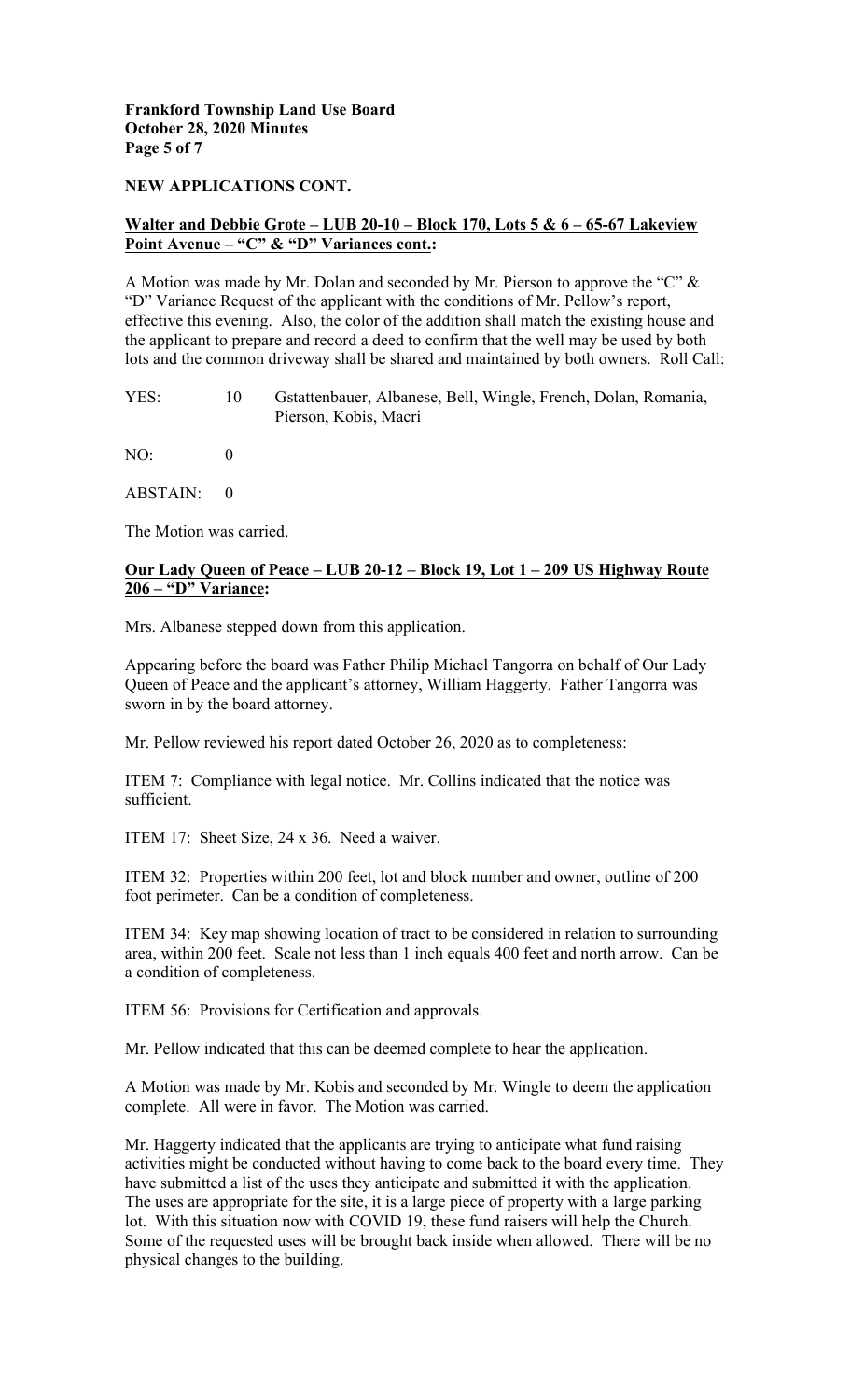# **Frankford Township Land Use Board October 28, 2020 Minutes Page 6 of 7**

#### **NEW APPLICATIONS CONT.**

# **Our Lady Queen of Peace – LUB 20-12 – Block 19, Lot 1 – 209 US Highway Route 206 – "D" Variance cont.:**

Mr. Pellow continued reviewing his report:

Paragraph 1: The applicant is proposing outdoor fundraising and social events.

 indicate that he can see the parking area on this map which is sufficient. Paragraph 2: The map submitted is barely legible. The map used is from 2007 and was used for the pavilion – the pavilion was added on a few years ago. Mr. Pellow did

Paragraph 3: During 1991, the applicant had a flea market approved with access and exits restricted to the north entrance and the south entrance being blocked off (see the 1991 Resolutions). The number of vendors were restricted to 25. There will be six (6) flea markets per year on Saturdays from  $8:00$  AM to  $5:00$  PM, April  $1<sup>st</sup>$  through October  $31^\text{st}$ .

 and he has subdivided the activities into separate groups, and these will have to be Paragraph 4: Now the Applicant is proposing 39 fundraising activities not exceeding 10:30 PM with Port-Johns, etc. Mr. Pellow talked to Mr. Haggerty about this application, discussed with the land use board. Mr. Haggerty indicated that the list has been narrowed down to 21 events. Father Tangorra indicated that these events would depend on the time of year and with COVID 19 they may not be able to have all the events. However, on a regular year he could do more events to raise money. Because of COVID 19 all events outside will depend on the weather. He indicated that some of the events will take a few months to organize, however, some of the events can be put together in 2 weeks. Therefore, he does not feel it is appropriate to limit the number of events.

 this application. Mr. Romania indicated that if the township would like to run this like Mr. Pellow indicated that this application is similar to the New Jersey State Fair/Sussex County Farm & Horse Show activities where they came from the land Use Board with activities and dates when they will be on the grounds. Possibly, this can be done with the fairgrounds, he would suggest that Father when he gets updates as to when a function is going to occur, he will notify the township. At the beginning of the year, he can give a calendar of events as to what they plan on doing and throughout the year, just give the township updates as to what is being added. Mr. Pellow indicated at that time with the notice, they can give the hours of operation of the events. The board indicated that a 2 week notice to the township is sufficient. It was noted that some events will need permits from other departments, such as Board of Health and Fire. This list and notification will allow the township to inspect what they need to for each event.

Mr. Pellow indicated that having a traffic light at 206 for entrance and exit is a safe condition for these activities.

Mr. Dolan questioned that he does not remember the Church appearing before the board for the enclosure of the outdoor pavilion. Mrs. Bell indicated that it was in the Resolution as Phase II of the Site Plan application.

A Motion was made by Mr. Wingle and seconded by Mr. Macri to open this matter to the public. All were in favor. The Motion was carried.

There being no public participation, a Motion was made by Mr. Wingle and seconded by Mr. Macri to close this matter to the public. All were in favor. The Motion was carried.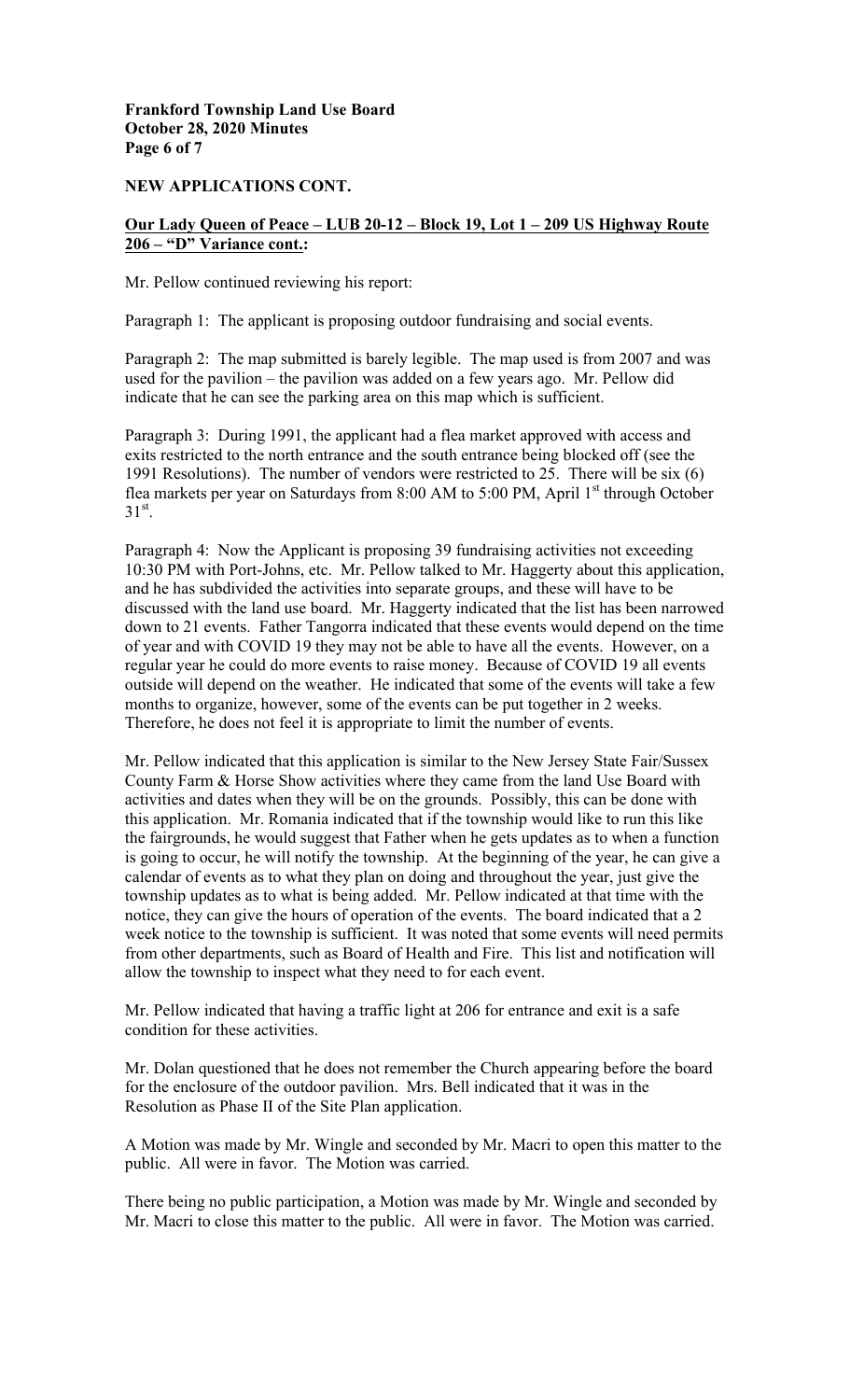# **Frankford Township Land Use Board October 28, 2020 Minutes Page 7 of 7**

#### **NEW APPLICATIONS CONT.**

# **Our Lady Queen of Peace – LUB 20-12 – Block 19, Lot 1 – 209 US Highway Route 206 – "D" Variance cont.:**

 Amendment of the prior Use Variance and Site Plan approvals to confirm the various previous outdoor pavilion. As a condition of this approval in the future the applicant will possible permits that are necessary are obtained. Roll Call: A Motion was made by Mr. Dolan and seconded by Mr. Pierson to approve the events outdoors and indoors on the list provided and made a part hereof as Exhibit "B" and the activities will be not exceed 10:30 p.m. Porto-Johns will be made available for capacities greater than the indoor hall and the Board confirms the enclosure of the give at least 2 weeks' notice to the Township of new activities to make sure that other

| YES: | Gstattenbauer, Bell, Wingle, French, Dolan, Romania, Pierson, |
|------|---------------------------------------------------------------|
|      | Kobis, Marci                                                  |

NO: 0

ABSTAIN: 0

The Motion was carried.

Mrs. Albanese returned to the meeting.

#### **BOARD BUSINESS CONT.**

#### **Invoices:**

 October, 2020 Invoices on the Bill list attached hereto and made a part hereof as Exhibit A Motion was made by Mr. Dolan and seconded by Mrs. Albanese to approve the "C". Roll Call:

 $YES$ 10 Gstattenbauer, Albanese, Bell, Wingle, French, Dolan, Romania, Pierson, Kobis, Macri

NO: 0

ABSTAIN: 0

The Motion was carried

# **ADJOURN**

A Motion was made by Mr. Wingle and seconded by Mr. Kobis, to adjourn the meeting. All were in favor. The Motion was carried.

Respectfully submitted,

SHARON M. YAROSZ Land Use Administrator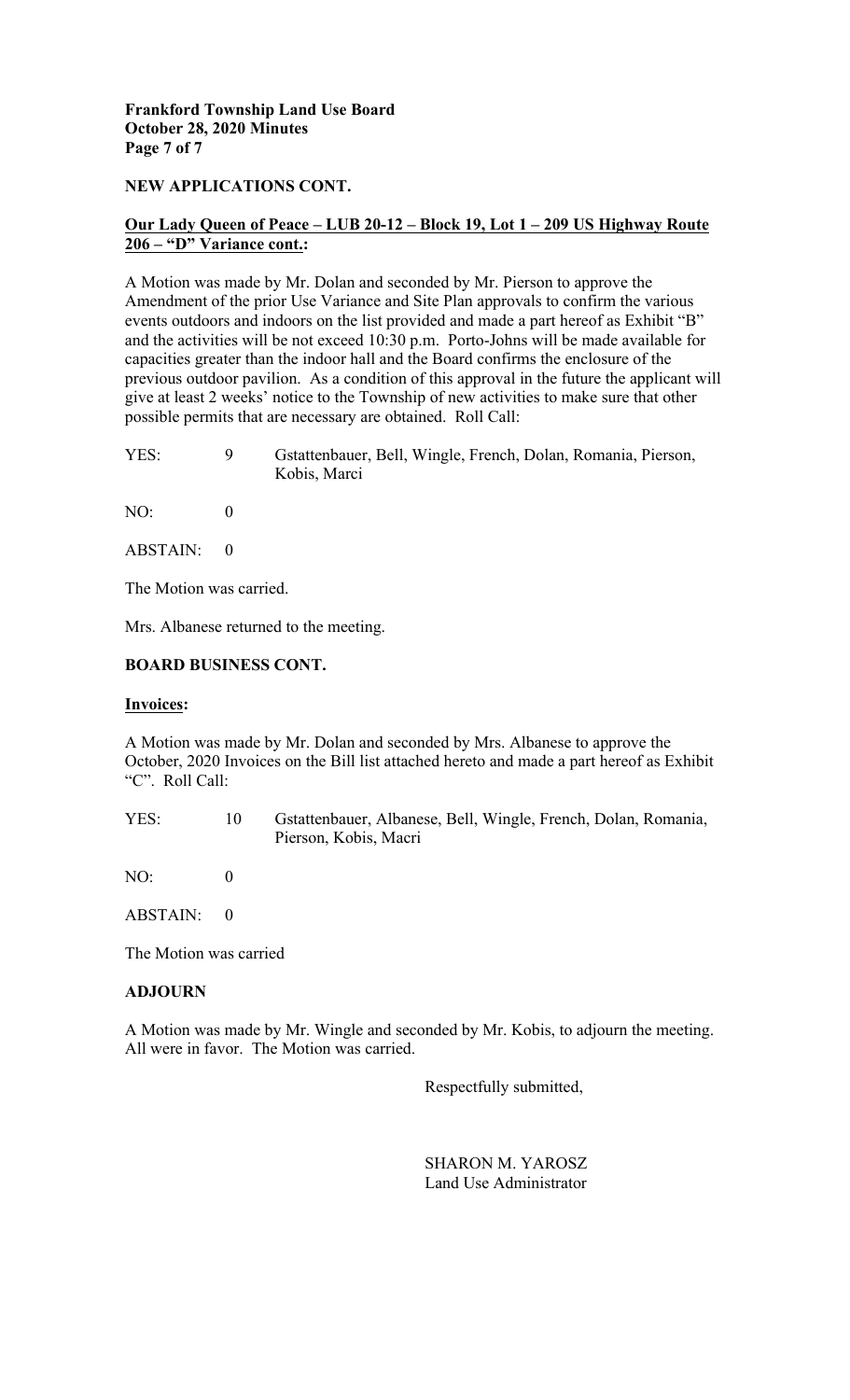# **EXHIBIT "A"**

# **REMOTE PUBLIC MEETING PROTOCOL LAND USE BOARD OF THE TOWNSHIP OF FRANKFORD**

In accordance with N.J.A.C. 5:39-1.1., et seq., the Land Use Board of the Township of Frankford (the "Board") hereby adopts the following meeting protocols whenever a declared emergency requires the Board to conduct a public meeting without physical attendance by members of the public. This protocol has been adopted by resolution of the Board.

- $\overline{1}$ . Clerk shall make the determination as to whether a remote public meeting should be held due to a declared emergency that reasonably prevents the Board from safely conducting public business at a physical location with members of the public present. The Board Chair, in consultation with the Mayor and the Township
- 2. If in-person meeting attendance is restricted due to capacity restrictions, the Board must hold the public meeting in a location with adequate capacity or hold both an in-person and remote public meeting. No in person meeting may proceed if room capacity does not permit any member of the public to attend.
- 3. Remote meetings shall be conducted with adequate electronic communications technology, at no cost to the public, for attendance of at least 50 public participants (beyond those persons required to conduct business at the meeting).
- $\overline{4}$ . in to and listen to and provide public comment during meetings. Additional technology is permissible, including video and Internet- accessible technology, but a telephonic conference line must be A telephonic conference line shall be provided for the public to dial provided.
- 5. All members of the public that provide public comment shall first identify themselves.
- 6. meetings as members of the local public body, staff, and individuals The public shall be provided with similar access to a remote control seeking approvals.
- $7.$  sworn testimony is being taken at the remote public meeting. All individuals giving sworn testimony shall appear by video as well as A public meeting must be broadcast by video as well as audio if audio.
- 8. If documents would be made available at a remote meeting, such documents shall be made visible on a video broadcast or available on the municipal website. If hard copies of a document would be made available to members while physically attending a meeting, the document shall be made available in advance of the meeting on the municipal webpage near the meeting notice and at the municipal building.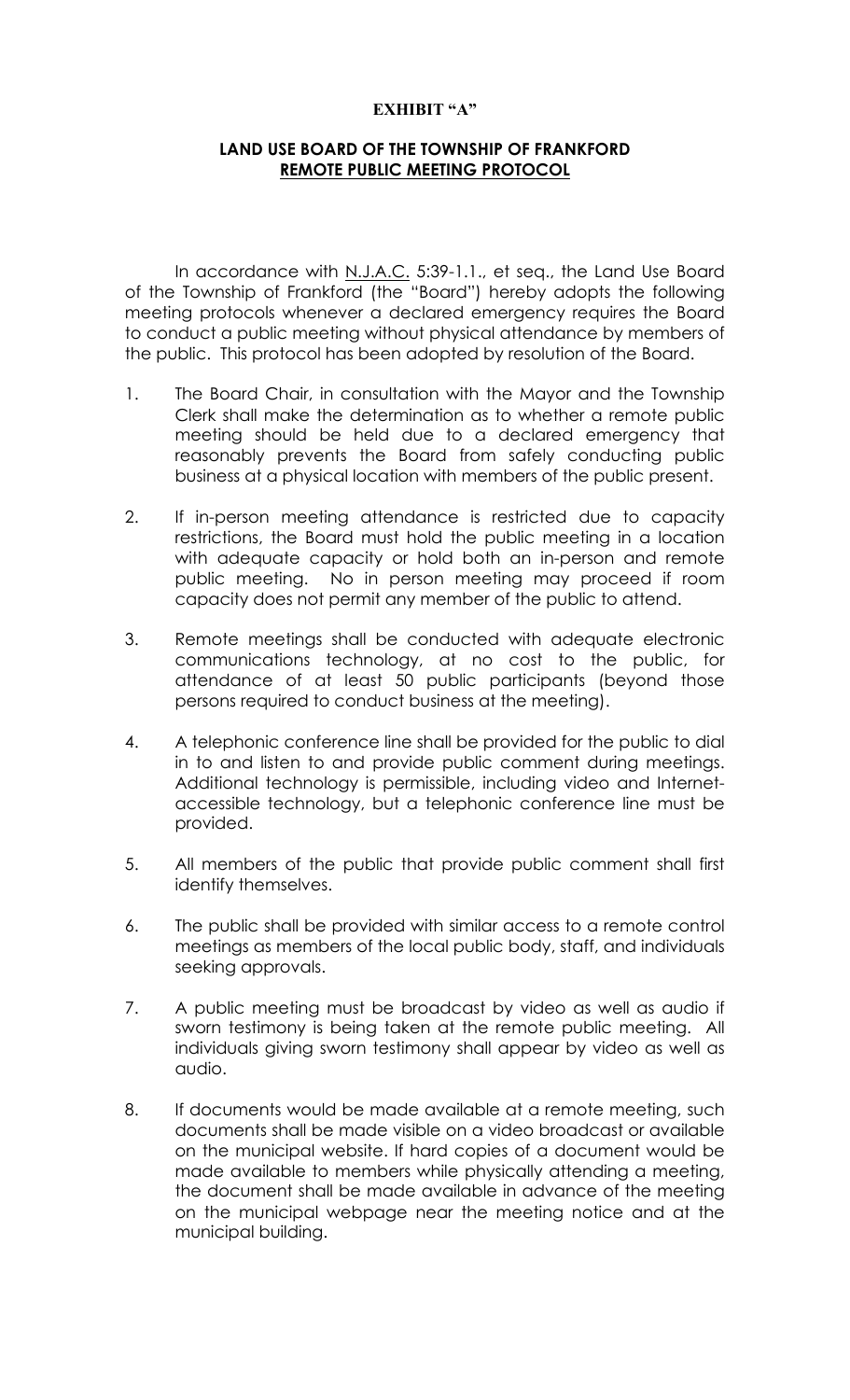- 9. Members of the public may make public comments through live audio and live video (if the meeting is held via video), during the meeting. Public comments on matters that are not the subject of a public hearing pursuant to the Municipal Land Use Law, N.J.S.A. 40:55D-1 et seq., the Local Housing Redevelopment Law or any law requiring a public hearing, may be submitted to the Board Secretary via email or written letter if received at least eight (8) hours prior to the meeting. Public comments on matters that are not the subject of a public hearing pursuant to the Municipal Land Use Law, N. J. S. A. 40:55D-1 et seq., the Local Housing Redevelopment Law or any law requiring a public hearing before the Board shall be read at the remote meeting with the same time restrictions of all public comments at the meeting. Duplicative comments may be summarized at the discretion of the Board Chair.
- $10.$  muted and the public to mute themselves. The remote meeting must allow for members of the public to be
- $11.$  announced at the beginning of the remote meeting. The public comment protocol and muting function shall be
- $12.$  becomes disruptive may be muted and warned that continued disruption may result in their being prevented from speaking or removal from the remote public meeting. Disruptive conduct includes sustained inappropriate behaviors such as, but not necessarily limited to, shouting, interruptions, use of profanity and refusing to comply with the directions of the Board Chair. The Board Chair may direct that a member of the public that
- 13. Remote public meetings shall be hosted on FedRAMP Moderate Impact Level Authorized dedicated services or Cloud, or evidence of satisfactory cybersecurity internal controls through an annual SOC2 audit report.
- $14.$  concise instructions for accessing the remote public meetings, means for making public comments, and where relevant documents, if any, are available. Notice shall comply with N.J.S.A. 10:4-8 and shall provide clear and
- 15. Electronic notice of a remote public meeting shall be posted on the municipal website and at the main access door of the municipal building, in a location viewable from outside.
- 16. notice shall be revised at least seven (7) days prior to the next regularly scheduled meeting, indicating which meetings will be remote, and with clear and concise instructions for accessing the remote public meetings, means for making public comments, and where relevant documents, if any, are available. The revised annual notice shall be posted on the municipal website and at the main access door of the municipal building, in a location viewable If a series of remote public meetings are expected, the annual from outside.
- 17. At the commencement of every remote public meeting, the Board Chair shall announce publicly, and shall cause to be entered in the minutes, an accurate statement to the effect that: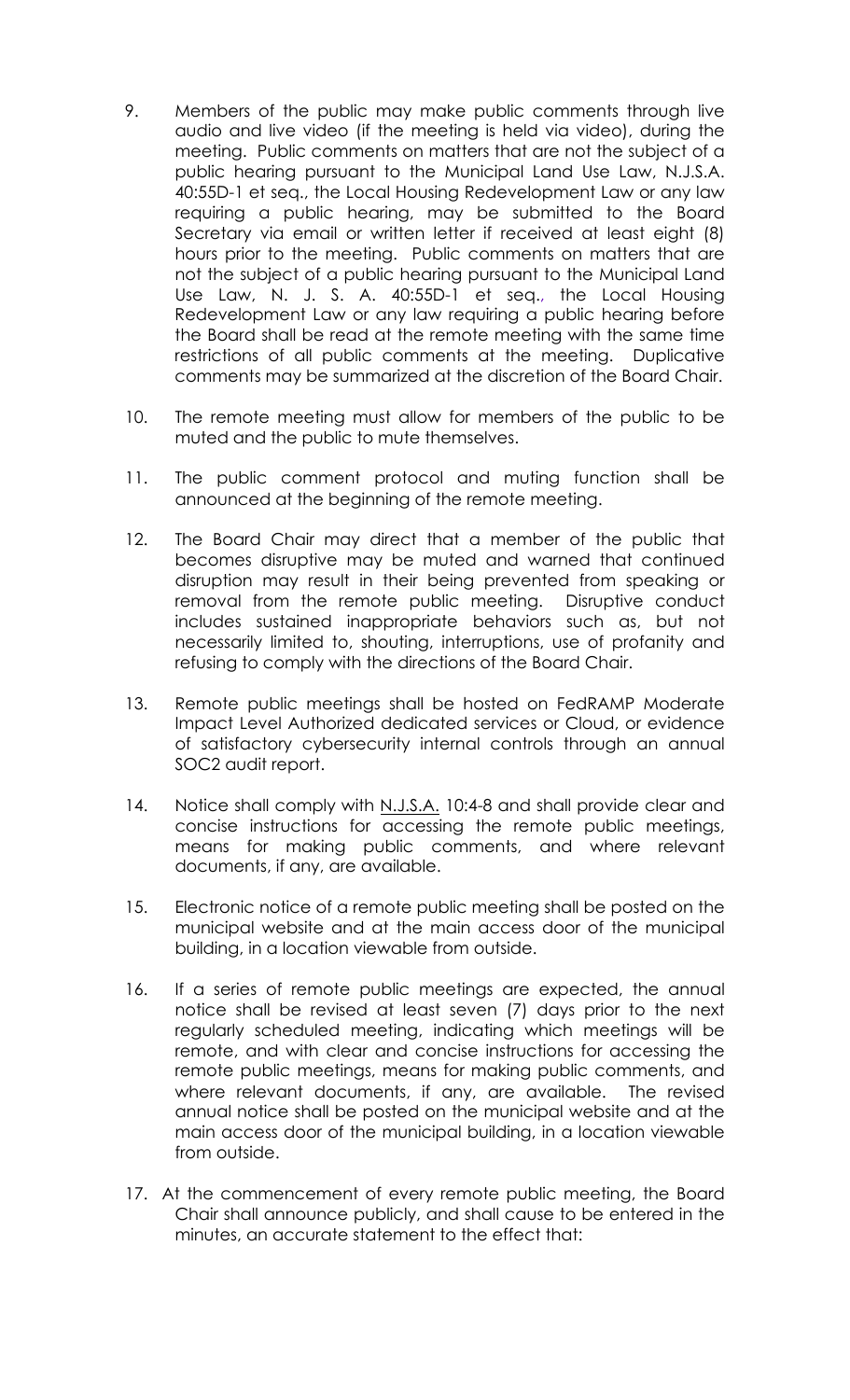- a. been provided, specifying the time, place, and manner in which such notice was provided; or both adequate and electronic notice of the meeting has
- $b.$  specifying the time, place, and manner in which such notice was provided, and that discussion and effectuation of public business shall be limited to only those matters requiring decision during the remote public meeting due to imminent only electronic notice of the meeting has been provided, time constraints.
- C. provided, in which case such announcement shall state: that adequate notice and electronic notice was not
	- 1. discussed are of such urgency and importance as contemplated under N.J.S.A. 10:4-9(b)(1), and the nature of the substantial harm to the public interest likely to result from a delay in the holding of the meeting; the reason or reasons why the matter or matters
	- 2. discussion of and acting with respect to such matters of urgency and importance; that the remote public meeting will be limited to
	- 3. meeting was provided; and the time, place, and manner in which notice of the
	- reasonably have been foreseen at a time when adequate notice and/or electronic notice could have been provided, in which event, such announcement shall specify the reason why such need could not reasonably have been foreseen; or that such need could reasonably have been foreseen at a time when adequate notice and/or electronic notice could have been provided, but such notice was not provided, in which event the announcement shall specify the reason why adequate notice and/or electronic notice 4. either that the need for such meeting could not was not provided.
- 18. the agenda shall be made available to the public for download through an internet link appearing either on the meeting notice, or near the posting of the meeting notice on the website. The notice shall also be posted at the municipal building prior to the commencement of the remote public meeting Prior to the commencement of a remote public meeting, a copy of
- 19. Executive session shall be accessed only by these individuals participating in the session. A separate non-public conference line or e-platform session may be employed for this purpose.
- $20<sub>1</sub>$  during a remote public meeting, the Board shall determine whether electronic communication technology can sufficiently facilitate due process of the Applicant and any interested party, including the ability to examine exhibits, transcribe testimony and cross- examine witnesses, as well as the ability of the public to comment upon the application. In making this determination, the Board shall consider the scale of the project, the number of approvals Before holding a public hearing on an application for development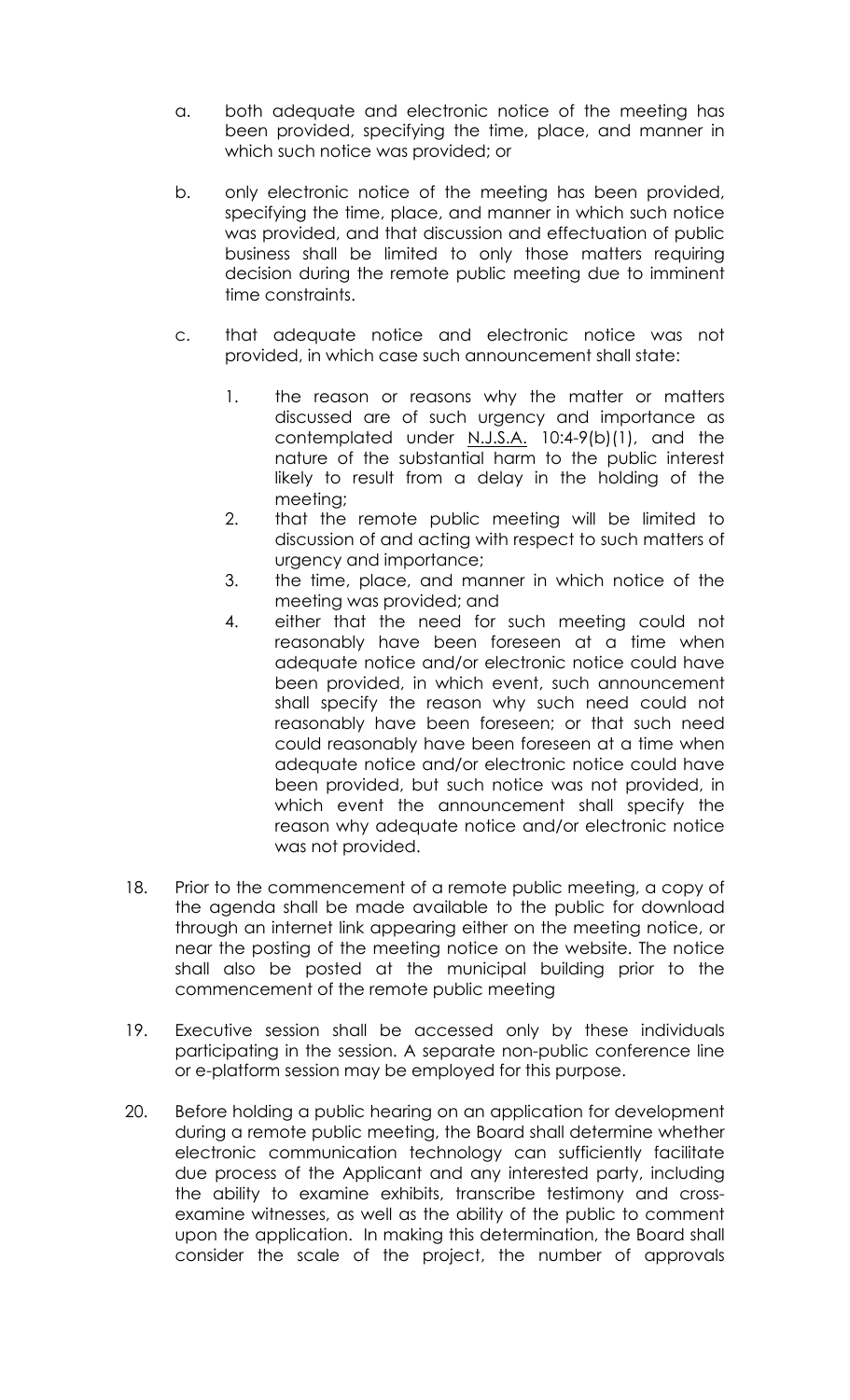requested, the degree of public interest, the number of potential objectors and any other factor the Board deems relevant.

- $21.$  development during a remote public meeting, the adequate notice and the electronic notices shall also identify where all plans and documents associated with the hearing or hearings may be accessed by the public, and provide clear and concise instructions on accessing the exhibits. The Applicant shall submit all exhibits to the Board Secretary no less than two (2) days in advance of the remote public meeting, and the Applicant shall be responsible for converting all exhibits into an electronic format accessible to the public. If the Board holds a public hearing on one or more applications for
- 22. hearings on the agenda shall be broadcast by video, as well as by audio. All individuals giving sworn testimony at a public hearing held during the remote public meeting shall appear by video in Any remote public meeting of the Board with one or more public addition to audio.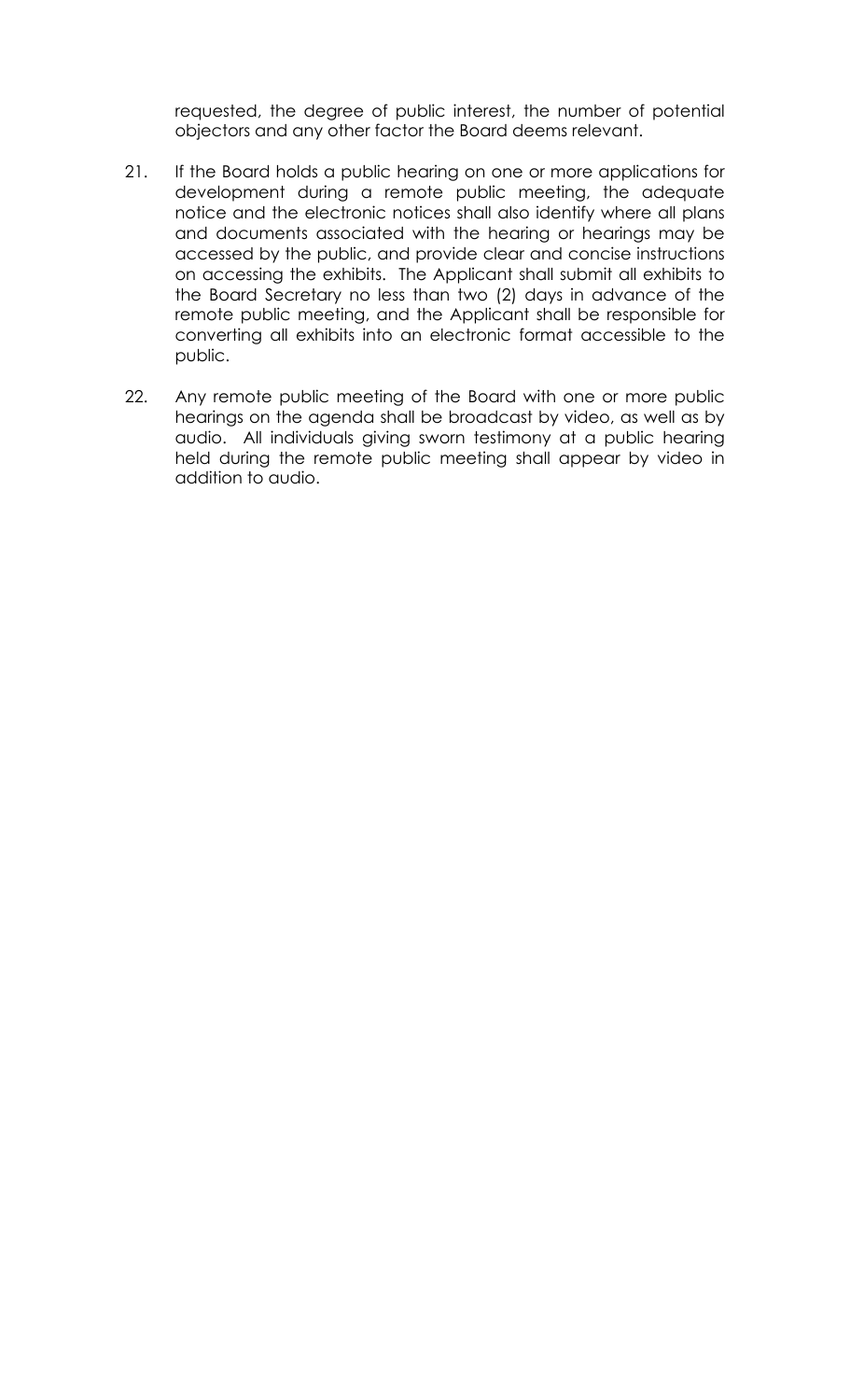#### **EXHIBIT "B"**

#### Consolidated/ Reordered List:

For the purpose of community and fundraising activities such as:

Food related events -

- • Carnival (approved in the past)
- • Food Truck Event, Pig Roast/Food Events, Gala-Fundraising Dinner, Bake Sale, Cook Off Contest/ Wine & Cheese Fundraising Event, Beer festival/Oktoberfest, Dinner Dances

Craft Fair related events -

 • Farmer's Market, Christmas Market, Tricky Tray, Craft Fair, Plant Sale, Hallowe'en Fundraising Event/Haunted House

Entertainment related events -

- • Live Music/Concert/Show or Theatrical Production
- • Casino Night, Silent Auction/Live Auction, Antique Show, Classic Car Show, Fashion Show
- Ice Skating/Fishing/Sporting Events/Outdoorsman Events and Activities, Boat Show
- • Trivia Contest, Scavenger Hunt/Escape Room

Church parish related events that should be already allowed:

- Parish Picnic
- • St. Patrick's Day Fundraising Event
- • St. Joseph's Day Fundraising Event
- Pro-Life Fundraising Activities/Events
- • Knights of Columbus Charitable Fundraising Events
- • Catholic Charities Fundraising Events/Fundraising Bin
- Parish Picnic
- Movie Night
- • Sacred Military Constantinian Order of Saint George Fundraising Events
- • Catholic Educational and Evangelization Fundraising Events/Activities
- • Day Camp/Summer Camp
- • Car Wash
- • Diocese of Paterson Ministries Fundraising Activities/Events
- • Easter Egg Rolling Event

Outdoor activities will not exceed a 10:30 PM participation time.

Porta John's will be made available if capacity is greater than the indoor hall, with bathrooms accessible from the outside, and has a capacity of 260 persons.